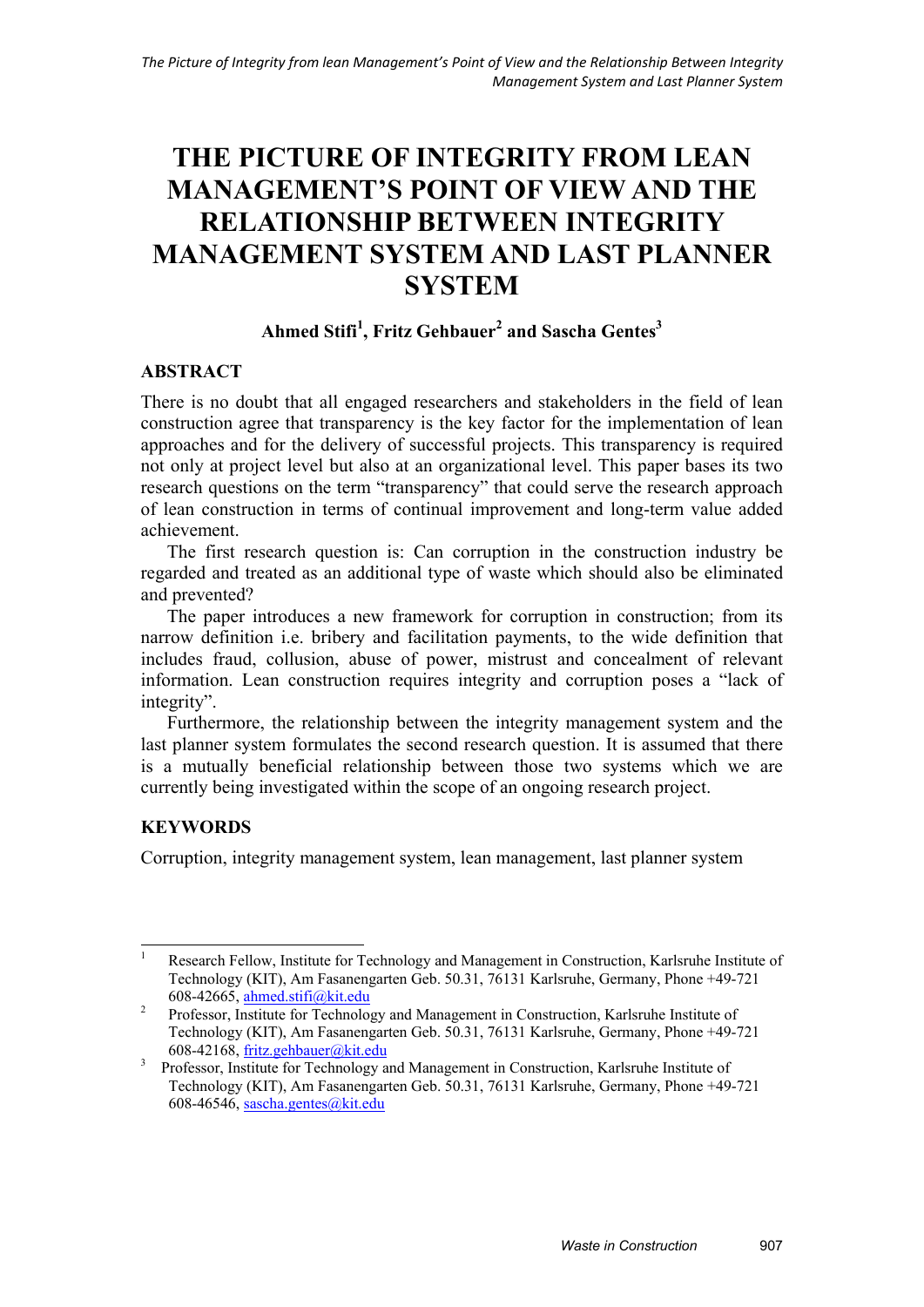#### **INTRODUCTION**

In the 1990s, researchers of the construction industry, like Koskela, Ballard, and Howell, concentrated on improving the productivity, efficiency, and quality of construction projects by introducing the concept of "lean construction". This approach had two aims; eliminating waste and maximizing value in continues manner. Other, industries, i.e. banking, finance, etc., have started their own improvement methods trying to fight corruption in their sectors. The reports coming out from those sectors have mentioned and proved that the construction industry is one of the most corrupt sectors worldwide. Starting from this fact, the current research aims to put the phenomena "corruption in construction" on the research table of lean construction and to look at corruption in construction from lean methodology point of view.

This paper will discuss the term of corruption with an emphasis on corruption in the construction industry. Then, it will elaborate on the finding that corruption in construction is per definition a kind of waste which requires both elimination and prevention.

As a solution to the corruption problem, integrity is the key. This paper discusses suitable integrity frameworks which suit the lean approach.

Finally, an integrity management system will be introduced as a tool for the elimination of corruption in the construction industry together with a link to the last planner system. The relationship between those two systems leads to the hypothesis that they are mutually beneficial. This finding is also part of ongoing research projects.

#### **CORRUPTION IN CONSTRUCTION INDUSTRY**

"Corruption" has no generally valid international definition (Stansbury, 2008). Elliott (2008) sees that the challenges faced by corruption analysts begin with how to define it. This paper, however, will introduce the most commonly specified definition applied by international institutes dealing with the corruption issue; i.e. the Transparency International (TI), the Organization for Economic Cooperation and Development (OECD), and the World Bank (WB).

TI defines corruption as follows: "Corruption is the abuse of entrusted power for private gain; it hurts everyone who depends on the integrity of people in a position of authority". While the OECD does not define the corruption, instead it establishes the offences for a range of corrupt behaviour (OECD, 2008). And the WB settled on a straightforward definition similar to the one from TI: "The abuse of public office for private gain" (WB, 1999).

The literature review showed that the use of the term corruption is interchangeable with the terms bribery and fraud. Stansbury (2008) mentioned two types of definition; the narrow definition which refers to the above mentioned definition as stated by TI and WB, and the broad definition where corruption can be used in another sense.

Table 1 summarizes different senses (offences) of corruption with their respective definition and related examples from the construction industry. However, it should be noted that there is a relationship between different offences where one action often results in more than one offence and that the corruption behaviour can take place through the whole project cycle, namely project selection, planning, design, funding, pre-qualification, tendering, execution, operation and maintenance, and dispute resolution (Stansbury, 2008).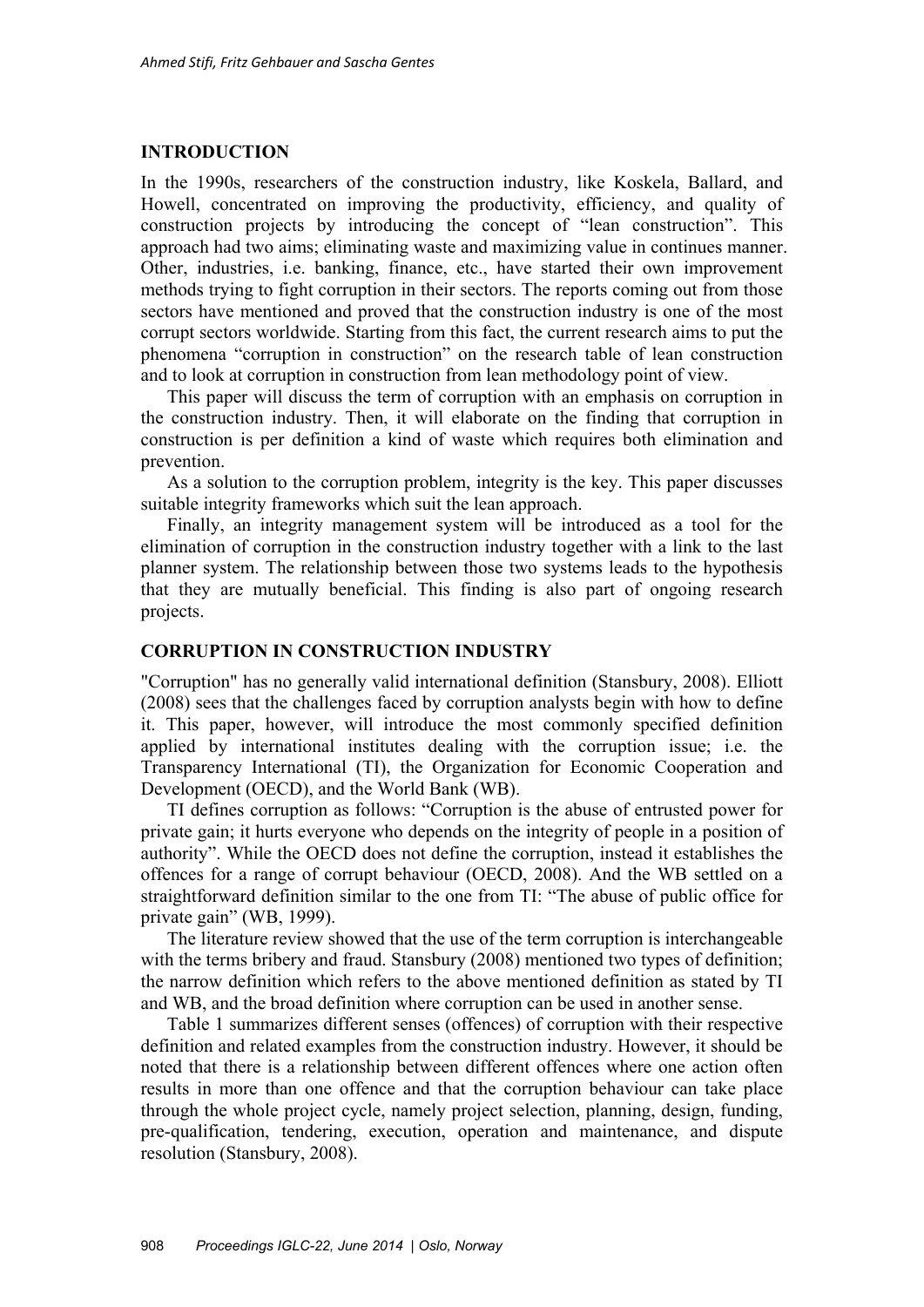| Corruption<br><b>Behavior</b> | <b>Definition</b>                                                                                                                                                                                                                                                                               | Form                                                            | <b>Examples (Execution</b><br>Phase)                                                                                                                                                                                                                                                                                                                    |
|-------------------------------|-------------------------------------------------------------------------------------------------------------------------------------------------------------------------------------------------------------------------------------------------------------------------------------------------|-----------------------------------------------------------------|---------------------------------------------------------------------------------------------------------------------------------------------------------------------------------------------------------------------------------------------------------------------------------------------------------------------------------------------------------|
| <b>Bribery</b>                | It can be defined as the<br>demanding, receiving,<br>offering or giving of an<br>undue reward by or to any<br>person in order to influence<br>his behavior.                                                                                                                                     | Cash payment<br>Non-cash<br>advantage                           | Earthwork:<br>Contractor pay for the third<br>party test laboratory to<br>deliver a better compaction<br>test results (e.g. sand cone<br>test)                                                                                                                                                                                                          |
| Extortion                     | It is the term applied to the<br>process of demanding a<br>bribe where the demander<br>uses some form of physical<br>or financial pressure, and<br>where the person from<br>whom the payment is<br>demanded may feel that he<br>has little choice but to<br>comply.                             | <b>Blackmail</b> for<br>money                                   | Procurement:<br>The financial officer of the<br>contractor demands from<br>supplier/subcontractor (2%)<br>of the invoice amount as a<br>condition to settle<br>outstanding payment.                                                                                                                                                                     |
| Fraud                         | A representative of one<br>party may try to deceive a<br>representative of another<br>party. The party using the<br>deception will normally be<br>attempting wrongfully to<br>extract payment or<br>advantage from another<br>party, or to deny another<br>party a due payment or<br>advantage. | Seeking for<br>financial gain                                   | Human resource:<br><b>Construction Manager (CM)</b><br>who will represent the owner<br>by ensuring the execution of<br>quality works provides the<br>owner with a list of qualified<br>and experienced engineers<br>but when the project starts<br>the CM employs<br>inexperienced engineers for<br>supervision.                                        |
| Collusion                     | It occurs when two or more<br>parties cooperate to deceive<br>another party. These<br>arrangements are often<br>described as a "cartel",<br>"anti-trust" or "anti-<br>competitive" offence                                                                                                      | Price fixing<br>Bid-rigging<br>Losers fee<br>Cover pricing      | Subcontractor:<br>CM proves only tow<br>companies (subcontractors)<br>to carry out the site<br>investigations (geotechnical<br>investigations including<br>borehole drilling, cone<br>penetration test, head falling<br>test, compaction test, etc.).<br>The two companies agree<br>together a price of which<br>neither of them will drop<br>below it. |
| Embezzlement                  | It is a form of theft. It<br>occurs where someone<br>dishonestly appropriates<br>money or other assets with<br>which he has been<br>entrusted.                                                                                                                                                  | <b>Theft</b><br>Misappropriation<br>money<br>Misdirecting money | Finance:<br>One of the project team use<br>the money from on-site cash<br>box for his own expenses.                                                                                                                                                                                                                                                     |

Table1. Definition of corruption behaviours and examples from construction projects

Source: (Stansbury, 2008) & case studies carried out by paper's authors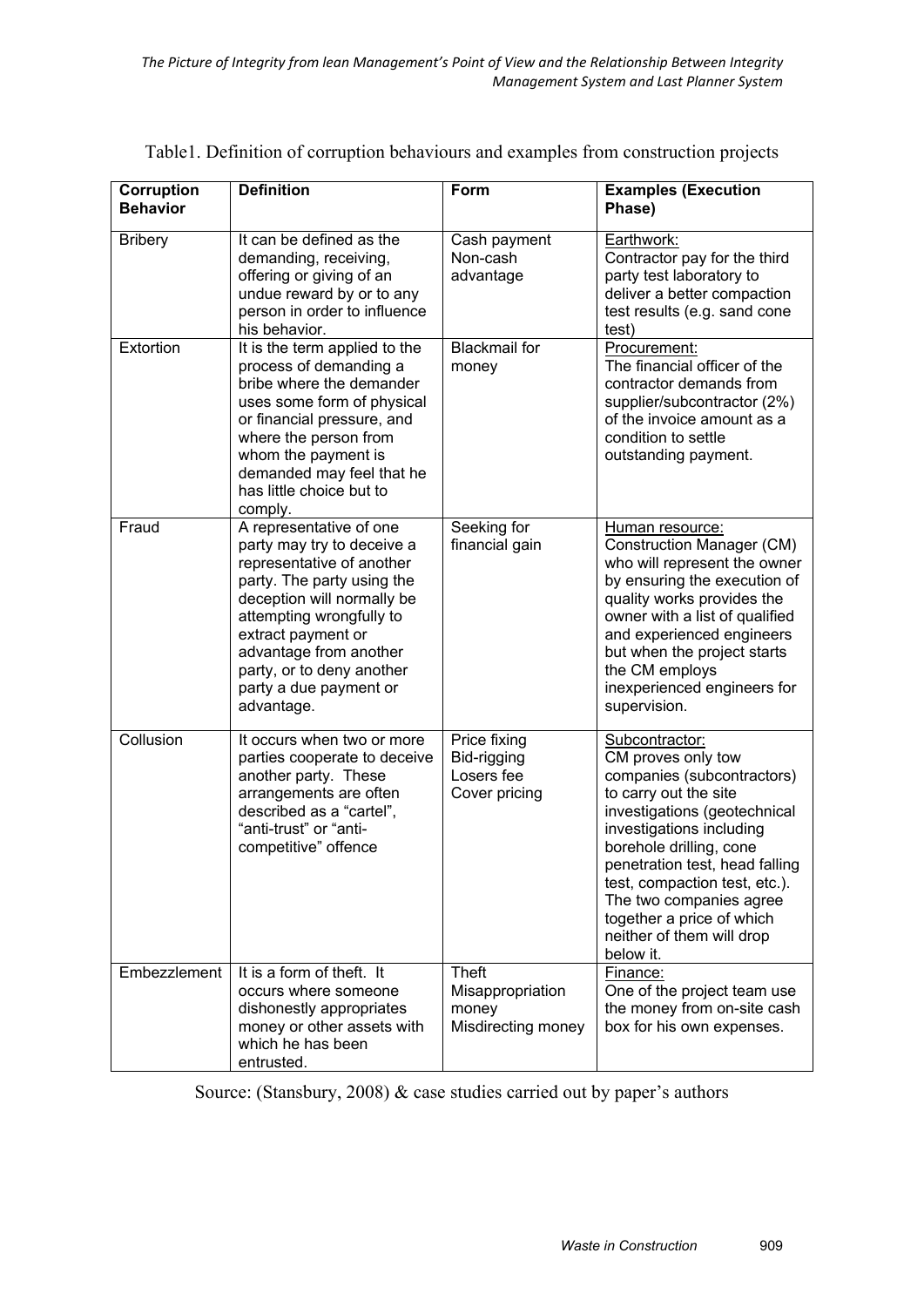The Merriam-Webster dictionary, a well-used dictionary by researchers, delivers an important definition of corruption as "impairment of integrity, virtue, or moral principle". Since the main feature of corruption is concealment (TI, Stansbury, 2008) it is in stark contrast to the main principles of lean construction where transparency is key to a project's success.

The importance of transparency has always been emphasized by lean researchers, for example by Womack and Jones (1996). When they introduced the five principles of lean thinking which start with specifying value, identifying it, creates flow of it, based on, pull system to achieve the perfection. They argued that the direct route to perfection is transparency, "the key principle in everything" (Womack, 1996).

Lean Construction also adopts this principle. All engaged researchers and stakeholders in this field agree that transparency is the key factor for the implementation of lean approaches and the delivery of successful projects. This fact can be often seen when lean researchers discuss the main lean construction's tool "Last Planner System" (LPS), in this context, Fauchier (2013) states that "Transparency among Last Planners is essential to making reliable promises".

Therefore, this paper will show that "transparency" is the link between lean construction and the corruption phenomenon.

#### **LEAN CONSTRUCTION AND CORRUPTION IN CONSTRUCTION**

#### **CAN WE CONSIDER CORRUPTION IN CONSTRUCTION AS A WASTE?**

In the previous section we introduced "transparency" as a link between lean construction and the corruption phenomenon. In order to deal with corruption from the viewpoint of lean construction, it is important to see how to specify and define corruption based on the lean construction philosophy. To achieve this, the same approach as above will be applied by reviewing the definition of lean construction.

The simple definition of Lean construction based on Koskela (2002) "Lean is a way to design production systems to minimize waste of materials, time, and effort in order to generate the maximum possible amount of value".

The paper discusses, in the first stage, the corruption in term of its effect on value. Based on the Transparency International's Global Corruption Report (2005) and the American Society of Civil Engineer (ASCE) (2004) "The global construction market is worth around \$3.2 trillion per year which represents 5-7% of the gross domestics product (GDP) in the developed countries and around 2-3% of the GDP in lowerincome developing countries and the corruption accounts for an estimated \$340 billion of the worldwide construction costs each year" (Sohail, 2008). However, this value has been increased with time. McLaughlin (2013) states that "the value of global construction industry is \$8.6 trillion now, rising to \$15 trillion by 2025 and the cost of corruption is \$1 trillion now, and if the relevant action is not taken, the cost of corruption will raise to \$1.5 trillion by 2025". Therefore, it is estimated, that corruption in construction industry accounts for approximately 5 -10% of the industry's worth.

Kenny (2007) argues that the major impact of corruption is the "poor quality construction and low funding for maintenance" where corruption has a "multiplier effect" among the different stages of the project, like lower quality design, lower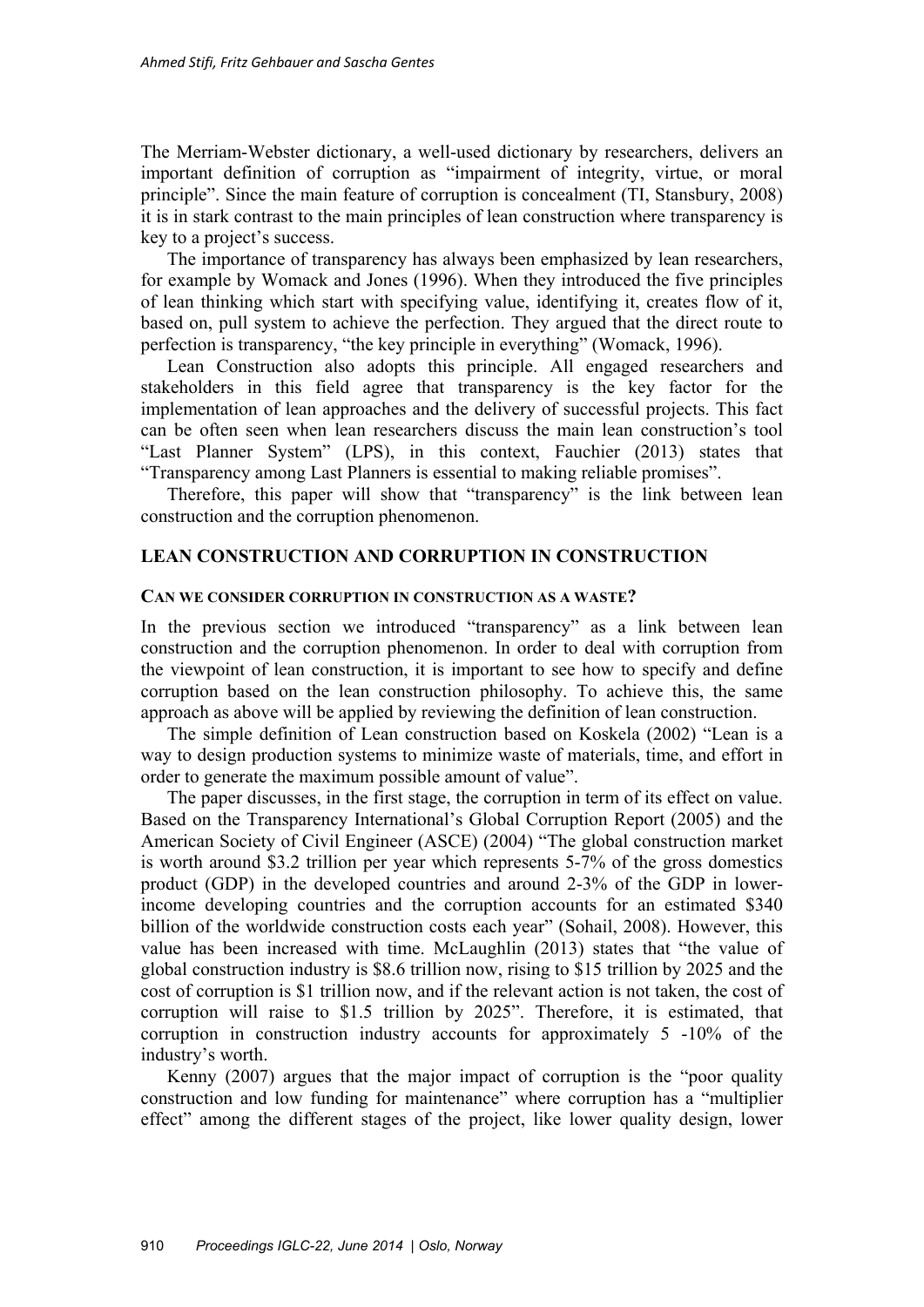quality of construction which leads to raise price where a very high payments made to cover low quality, up to the theft of materials and equipment (Kenny, 2007).

 In general, Kenny (2007) sees corruption as a factor of cost and time overrun "Some of this cost and time escalation, as well as poor quality, are linked to weak governance and corruption".

Literature review shows that corruption impacts negatively on project objectives (cost, time, and quality or scope). When applying this fact to the principles of lean construction, it becomes clear that corruption has a negative impact on value and can therefore be considered a type of waste. Consequently, corruption in construction can be added to the list of wastes developed by Koskela (2013) with the aim to create awareness of the corruption phenomenon and mobilizing actions to stemming, reducing and eliminating it (Koskela, 2013).

Moreover, and as mentioned in the first section, there is a relationship between different offences and actions of corruption where one action often results in more than one offence and the corruption behaviour can take place throughout the entire project cycle. This is where the corruption phenomenon can be linked to Koskela's "Chain of Waste".

An example here (see table1 above) is the collusion behaviour of two geotechnical investigation companies which leads to higher prices. The main reason for this is the bribery behaviour of the construction manager who approved only this two companies from a long-list of suppliers (vendor list), here the bribery is the core waste (corruption) and the collusion is a lead waste (corruption). The main results of these wastes are:

- Increase of the investigation cost (they agree together a higher price which neither of them will drew below it)
- Delay, since the two companies are overloaded with work (they are alone on the ground and there are not sufficient cone penetration test trucks available).

### **THE CAUSE OF CORRUPTION IN CONSTRUCTION**

Lambsdorff (1999) reviewed a large variety of studies on the causes and consequences of corruption. He found that the research on the causes of corruption is focused on political systems, public salaries, and cultural dimensions. However, Kenny (2007) argues that the knowledge about the causes of high corruption in the construction sector is extremely limited. TI, and Stansbury (2005), on the other hand, argue that the reason for corruption in construction is the nature of the construction project itself which facilities corruption. They identify the features of a construction project which facilitate corruption as follows:

- *Contractual structure*: Construction projects normally have a large number of participants linked together. Each link has its own contractual form where every item of work, acceptance of lower quality work extension of time or approval of additional payments provide an opportunity for corruption, indeed every contractual link provides the opportunity for someone to be engaged in corrupt practices.
- *Diversity of skills and integrity standards*: the construction industry is a very diverse industry in terms of: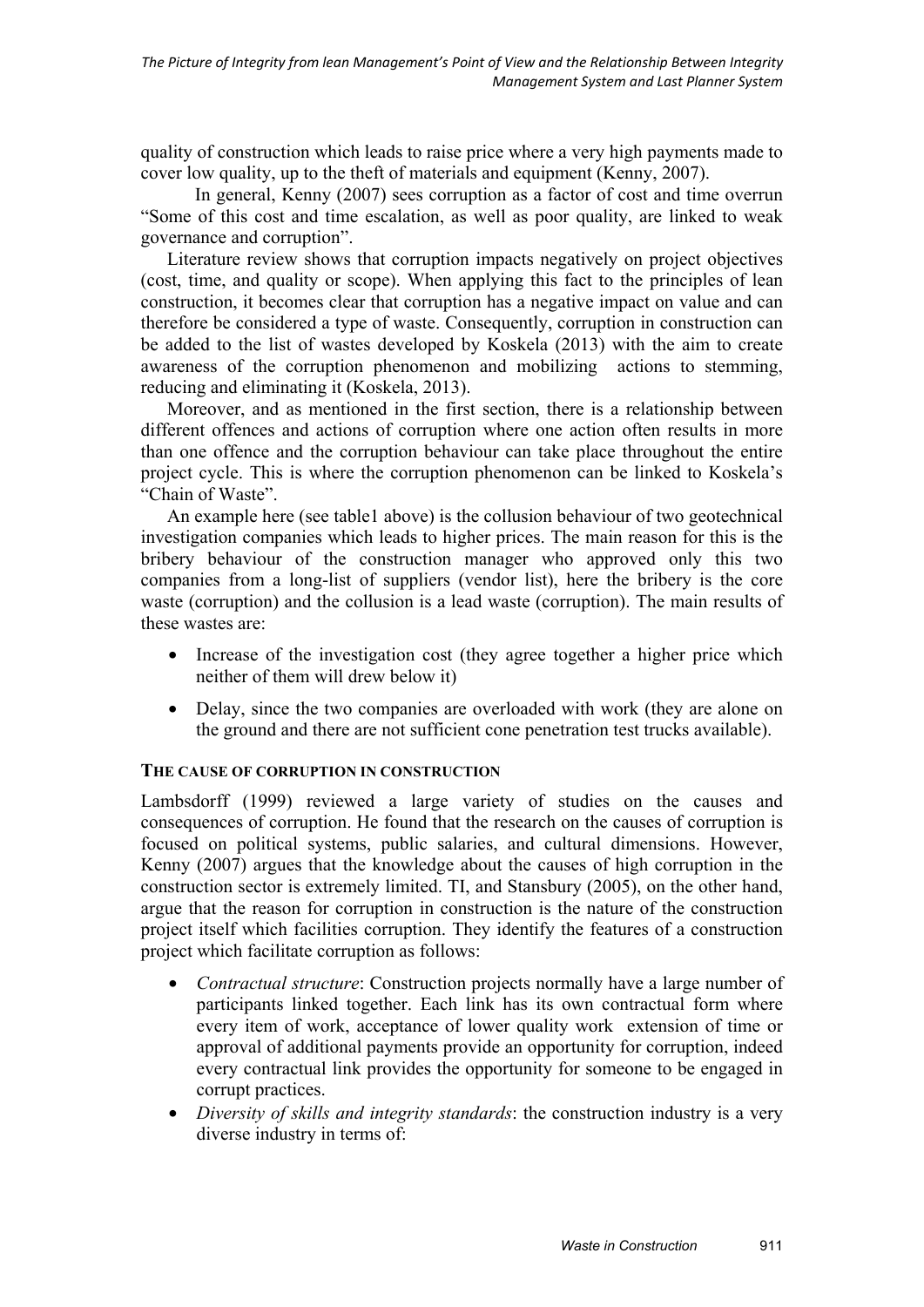- o *Profession*: such as architect, structural engineer, civil engineer, mechanical engineer, electrical engineer, electronics engineer, banker, lawyer, e.g. each of these professions may have a different national professional association with different codes of conduct, differing levels of enforcement of these codes and different culture
- o *Trades*: such as machine operator, concrete pourer, steel fixer, formworker, scaffolder, erector, pipe fitter, cladder, brick layer, plasterer, e.g. also each of these trades may have a different national trade association and different culture
- o *Specialist contractors*: such as excavation, foundation, civil, building, erection, insulation, cladding, roofing, turbine, generator, boiler, pipework, pumps, cooling systems, controls and instrumentation

This diversity leads to varied standards of qualification, integrity, and oversight.

- *Project phases*: Projects normally have several different phases, each involving different management teams and each requiring handovers of the completed phase to the contractors undertaking the next phase. Even if one main contractor undertakes all the phases, he will normally sub-contract the different phases to different sub-contractors. This leads to difficulties in control and oversight.
- *Size of the projects*: Some projects can be very large in scale like nuclear power plants, airport projects, and major infrastructure projects which cost significant amounts of money. It is easier to hide large bribes and inflated claims in large projects than in smaller projects.
- *Uniqueness of projects*: Many construction projects, especially the larger one, are unique, subsequently the costs are often difficult to compare and this make it easier to inflate costs and hide corruption.
- *Complexity of projects*: Large construction projects are complex where people working in the project appear not to know, or to disagree on, the reason why something has gone wrong, or why costs have been overrun. This makes it easier to blame others for a problem, and to claim payment for this problem, even if such claims are unjustified. It also creates a reason to pay a bribe, as decisions on cause and effect and their cost consequences can have enormous impact.
- *Concealed work*: Most components in a construction project end up being concealed by other components. For example, structural steel may be concealed by concrete. As a result, enormous dependence is placed by the industry on individuals certifying the correctness of the work before it is concealed. This provides opportunities for fraudulent claims, and the payment of bribes to these individuals to certify too much work, or to approve defective or non-existent work.
- *Lack of transparency*: There is little transparency in the construction industry and without such transparency it is more difficult to detect corruption. The greater the transparency, the more difficult it will be to concealed corruption (TI, Stansbury, 2008).
- *The extent of government involvement*: The extent of government involvement in construction projects is significant. Many major international construction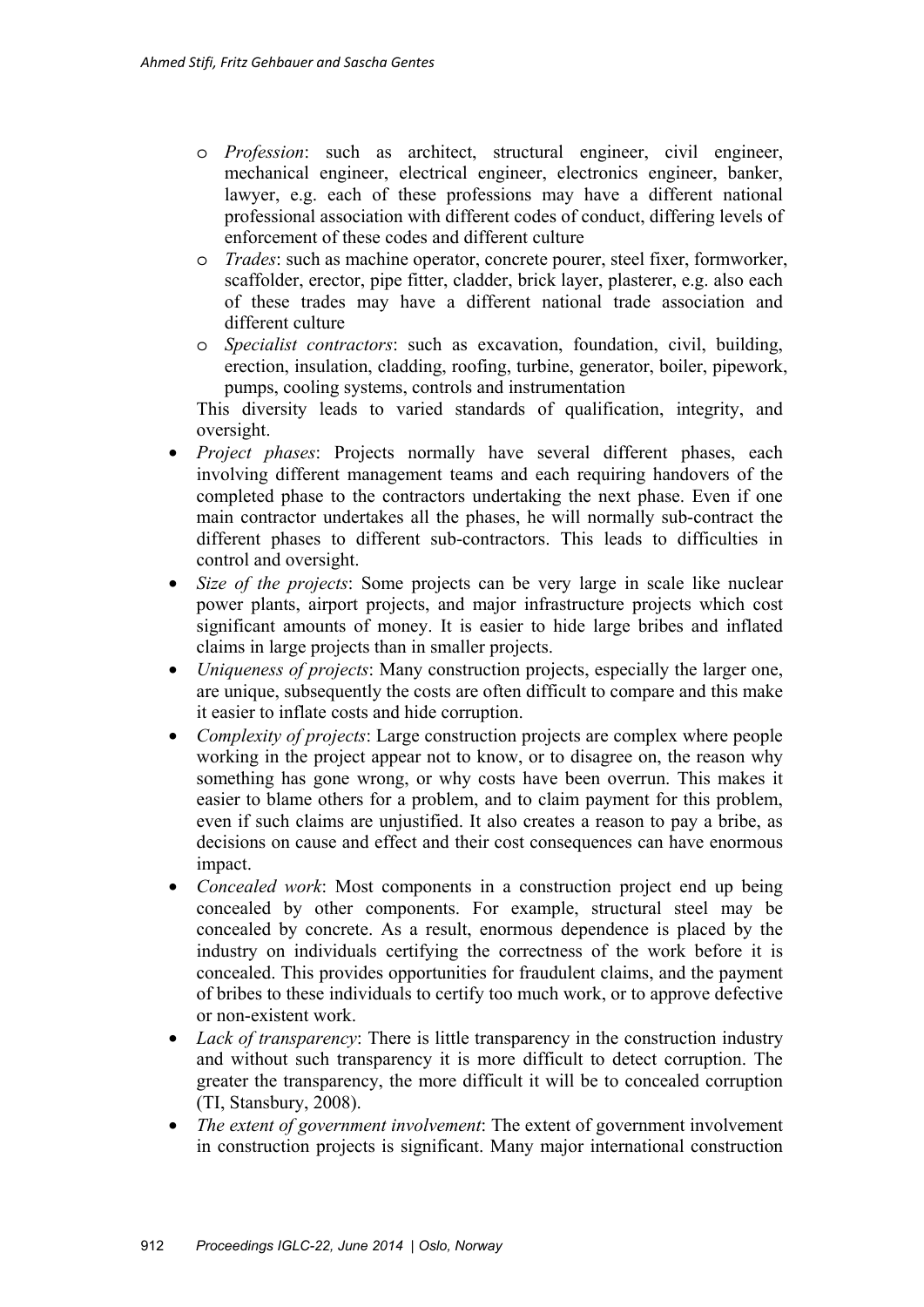projects are government owned. Even private sector projects normally require government approvals, such as planning permission, or agreements to pay for the use of the end product of the development. The power wielded by government officials in this regard, when combined with the structural and financial complexity of the industry as referred to above, makes it relatively easy for uncontrolled government officials to extract large bribes from construction projects.

Stansbury (2008) sees the above listed factors related to the nature of the construction industry as "existing circumvents" within construction projects facilities corruption. However Stansbury argues that corruption is usually done by the "one-willing" to do it. "Corruption usually occurs because some individuals are willing to use illicit means to maximise personal or corporate profit. However, in order for these individuals to become involved in a corrupt activity, circumstances must exist which do not prevent or discourage them from doing so".

On the other hand, Kiltgaard (1988) went beyond the cause of corruption by investigating the ingredients of basic components of corruption. He called his model "basic ingredient of corruption" where he states that "illicit behaviour flourishes when agents have monopoly-like power over clients, when agents have great discretion, and when accountability of agents to the principle is weak. He summed up his model as per the following equation:

 $Corruption = Monopoly + Discretion - Accountability$ 

### **SOLVING THE PROBLEM OF CORRUPTION IN CONSTRUCTION WITH LEAN CONSTRUCTION APPROACH**

This section discussed first how to "solve the problem" since the "corruption phenomenon" is being characterized as a problem and the concept of problem solving is an important concept in lean methodology.

Womack (1996) argues that problem solving is the first critical management task of any business; information management and the physical transformation task are the second and third concept. Womack (1996) states "the problem-solving task running from the concept through detailed design and engineering to production launch". And as mentioned in the first section of this paper, the corruption behaviour can occur throughout the whole project cycle (Stansbury, 2008).

Characterizing the corruption phenomenon as a problem which needs to be solved and identifying corruption itself as waste which should be eliminated are the first steps to put the corruption phenomenon on the research desk of lean construction.

In order to solve the problem of corruption while applying a lean approach, it is necessary to determine its root cause and then to apply effective countermeasures (Koskela, 2013).

However, researchers argue that the knowledge about the causes of corruption in the construction industry is extremely limited. Most of them link the causes to the nature of construction projects. Based on the corruption definition by TI, the occurrence of corruption due to the "one-willing" (Stansbury, 2008), and Kiltgaard's model (Kiltgaard, 1988) the root causes of corruption in construction can be determined as follows:

1. Lack of a person's or organization's integrity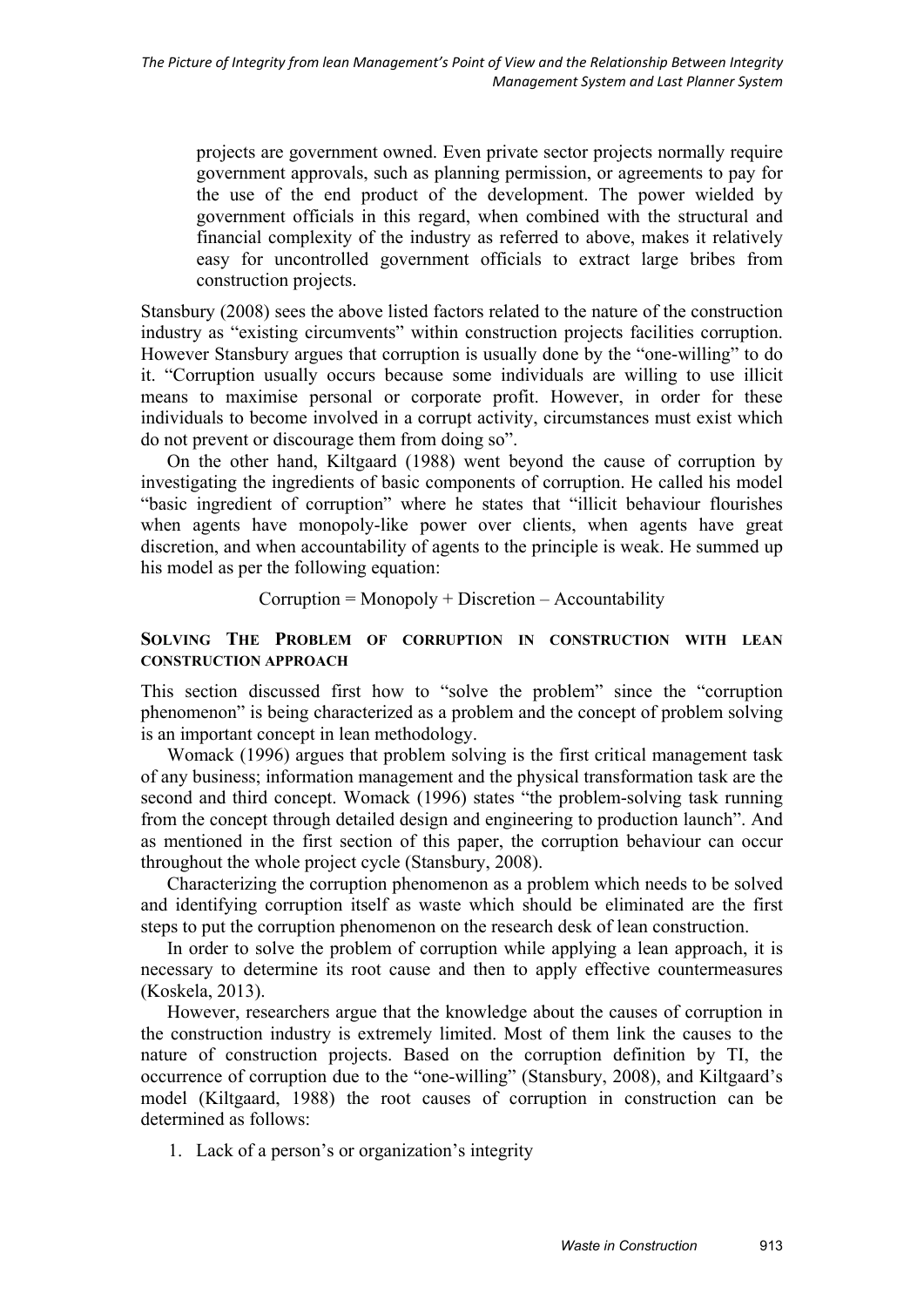## 2. Lack of accountability

In this context, lean construction can eliminate the waste of corruption by maintaining a person's and organization's integrity and by increasing accountability.

## **INTEGRITY MANAGEMENT SYSTEM AND LAST PLANNER SYSTEM**

#### **INTEGRITY MANAGEMENT SYSTEM AS ANTI-CORRUPTION TOOL – FIDIC'S BIMS**

Solving the corruption problem after determining the root causes requires a next step, i.e. the implementation of effective countermeasures (Womack, 1996).

Countermeasures are related tools and techniques which should be developed and implemented or as a best practice benchmarked and applied. According to Koskela, lean construction has evolved and developed based on concepts and practices that origin from the Toyota Production System (TPS) (Biton and Howell, 2013).

International institutes like Transparency International (TI), the Organization for Economic Cooperation and Development (OECD), and the World Bank (WB) have developed tools and policies to fight corruption. The current description for such tools is "Anti-Corruption" tools where the corruption is often characterized as an "incident".

As a matter of fact, the financial industry and international institutes have preceded the construction industry in the fight against corruption. In 1998, the International Federation of Consulting Engineers (FIDIC) made a first formal effort to prevent corruption directly originating from the construction industry.

The FIDIC developed a practical tool called "Business Integrity Management System" (BIMS) for engineering consulting firms. The federation has identified seven principles for BIMS and states "each of these principals is comprehensive and fundamental belief for operating an organization, aimed at preventing corruption in any of its forms, be it bribery, extortion, fraud or collusion". FIDIC identified the following principles:

- *Leadership*: the top management should lead in the initial step in formulation of the code of conduct and in the allocation of needed resources. There should be no misunderstanding that the top management demands compliance with integrity values, and is prepared to take the necessary actions for achieving integrity
- *Involvement of staff*: involvement of all staff is critical to the successful of implementation of BIMS. The synergy, effective communication, and understanding of the business activities are important,
- *Systematic process approach*: the all-encompassing nature of business integrity implies that each of the processes performed by consulting firms to provide a service must be accomplished with integrity
- *Documented process*: business integrity must be documented for it to be managed. Documenting should be a continuous process. Documents should be available on an "on-request" basis
- *Review and improvement*: it needs to ensure that BIMS is reviewed and audited; results are reported and followed by steps to improve procedures and processes aiming to continued improvement and sustainability of the system.
- *Training*: is a key issue for the success of BIMS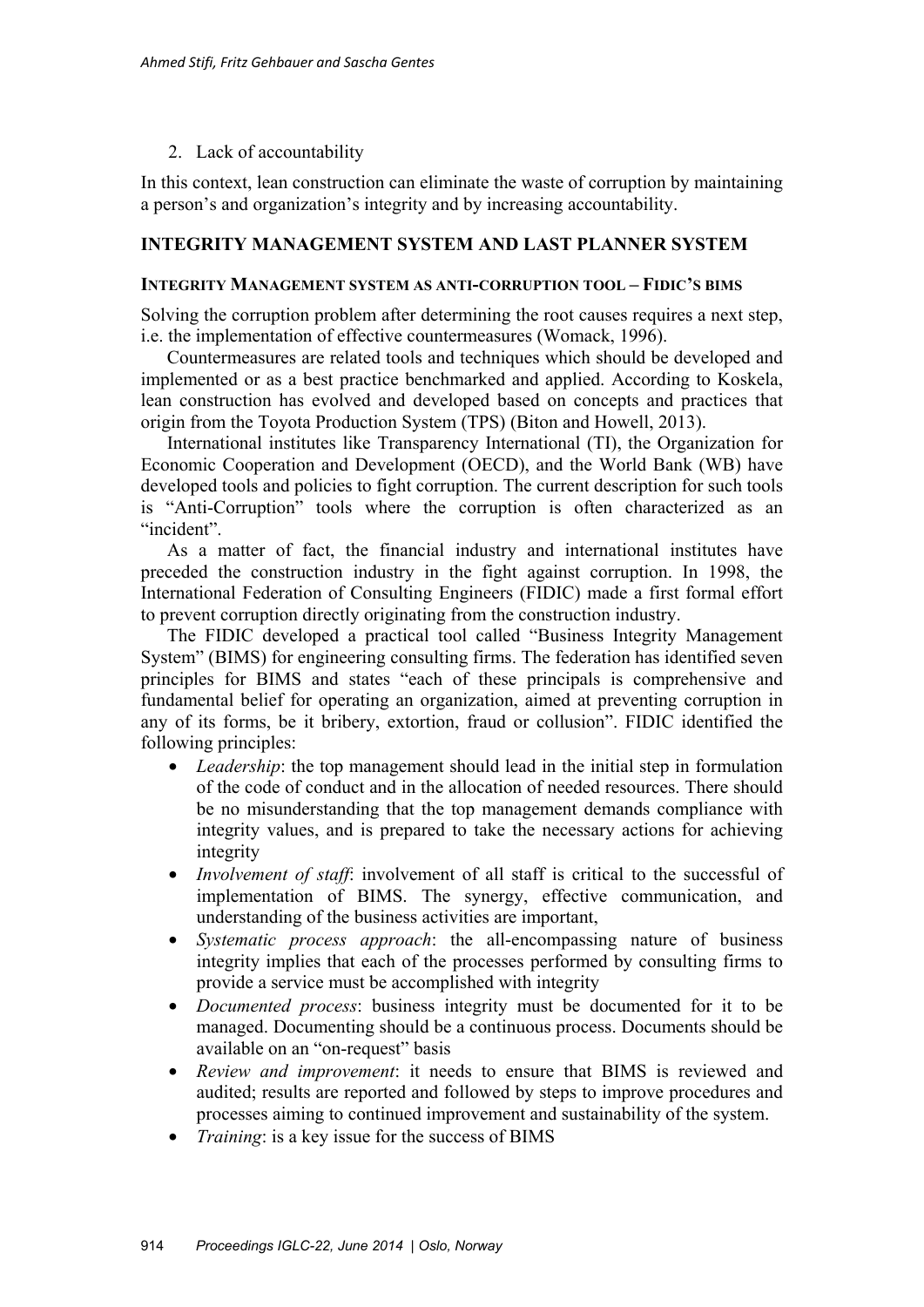• *Relation to quality assurance*: to link the BIMS to the firm's quality management system.

In fact, FIDIC's Integrity Management System as a tool to prevent corruption is designed for consulting firms. Such a tool could be re-designed, developed and implemented for projects developed on the basis of the lean construction approach.

However most of integrity management system principles are related to lean construction principles and its main tool, namely the Last Planner System, like management and staff involvement, training and continues improvement. There will be further research to investigate the relationship between the integrity management system and the last planner system, since it is assumed that there is a mutually beneficial relationship between those two systems.

#### **INTEGRITY MODEL FROM LEAN CONSTRUCTION POINT OF VIEW**

In this paper, corruption has been introduced as waste and that one of the main causes of corruption in construction is the lack of integrity. Benchmarking shows that an integrity management system is a tool to fight corruption, with respect to the lean methodology, however, it serves to eliminate corruption.

The remaining question, what is integrity from lean construction point of view? The Merriam-Webster dictionary defines integrity as "the quality of being honest and fair, and the state of being complete or whole".

 Cox (2005) sees that integrity is one of the most important and often-cited of virtue terms and when it used as virtue term it refers to a quality of a person character and when it is applied to objects it refers to the wholeness.

Erhard and Jensen (2013) argue that there is overlap, confusion and confounding amongst the phenomena of integrity, morality, ethics and legality which are commonly understood to provide standards of "correct behaviour". Erhard and Jensen (2013) in their long research paper present a positive model for integrity. The new model of integrity is "Honoring One's Word" where they define "honoring your word" as "It, means you either keep your word (do what you said you would do and by the time you said you would do it); or, as soon as you know that you will not, you say that you will not and clean up any mess caused for those who were counting on your word". Our use of the word "honoring" is not meant in its virtue sense; rather it is meant in the "being good for one's word" sense.)."

As for person Erhard and Jensen argue that the integrity of a group or organization is a matter of group or organization word where the word of organisation is the word of its authorized persons like board of directors and management. The word of the group is the word of appointed spokesperson. Honoring one's word is the route to creating whole and complete social and working relationships and it provides an actionable pathway to earning the trust of others (Erhard and Jensen, 2013).

In addition, the new model of integrity explains the relationship between integrity and performance "integrity is a precondition (that is, a necessary condition) for maximum performance. When integrity is broken, the opportunity for a person, group, or entity to perform is broken" (Erhard and Jensen, 2013)

We argue that adopting integrity in lean construction based on Erhard and Jensen's model "Honoring One's Word" will support making reliable promises which is the inherent characteristic of LPS, at the same time the LPS promotes transparency and accountability week after week (Fauchier, 2013).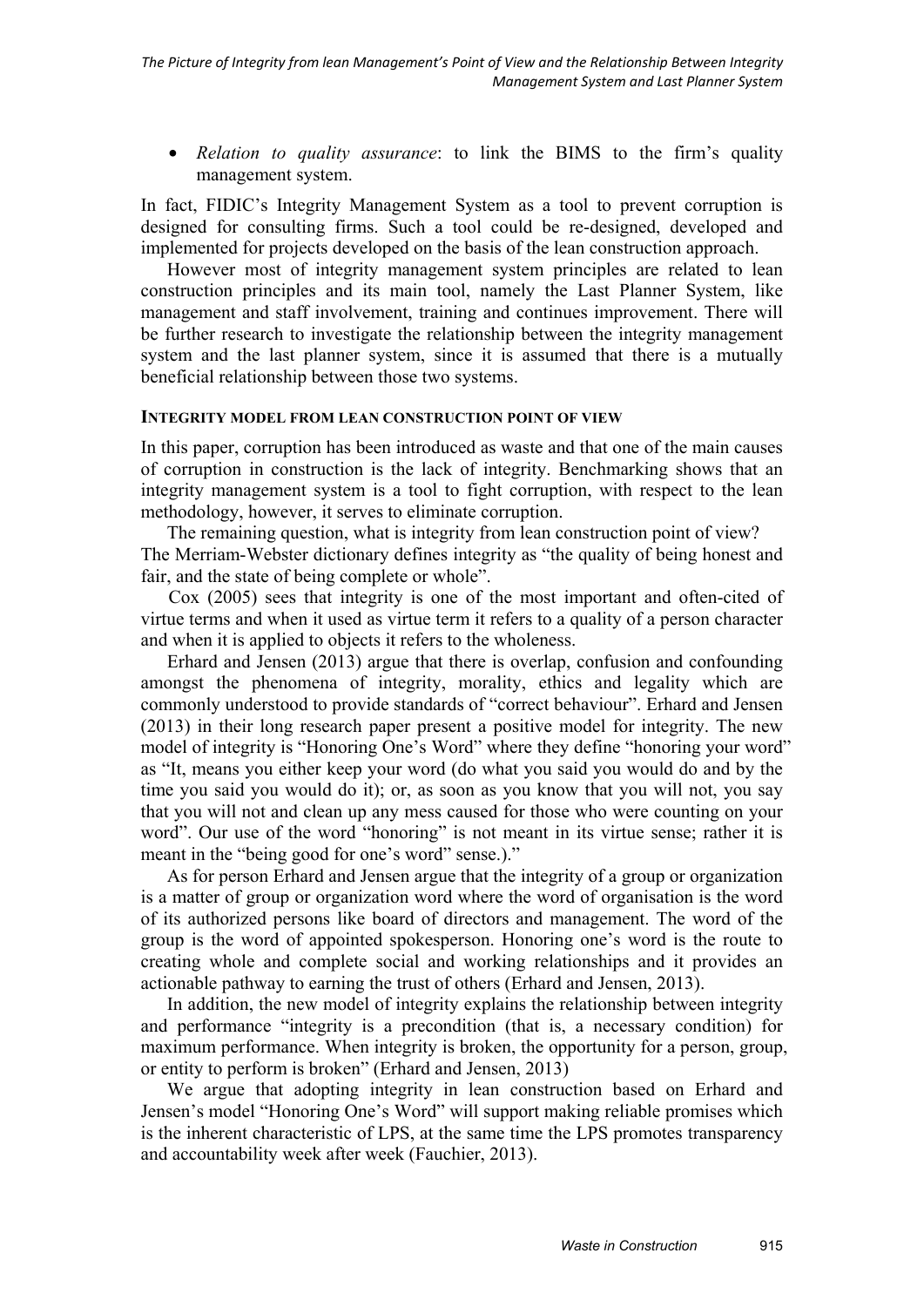Therefore, an integrity management system and the last planner system should be the lean construction tools to eliminate the corruption waste by maintaining integrity and increasing accountability among the project and the organization. Looking at the last planner system as a tool to eliminate corruption waste in construction projects, it serves the theory of extended potentials of the Last Planner System. On the other hand, an integrity management system as a new lean tool serves the road map to a lean enterprise where the integrity management system works as top-down system and the last planner system works as bottom-up system (Gehbauer, 2008). Lean behaviour is behaviour of integrity.



Figure 1: The road map to a Lean Enterprise based on Gehbauer (2008) including the Integrity Management System as a new tool and Behaviour of Integrity as a new feature

#### **CONCLUSION**

Corruption in the construction industry has significant negative impacts. It takes place through all project phases. The authors examined this problem from the lean construction's perspective and applied lean methodology to deal with the problem of corruption. It has been identified as a type of waste in construction. The main causes for corruption from a lean construction's point of view are (1) lack of integrity of person or organisation (2) lack in accountability. Integrity in lean construction is "Honoring One's Word".

The 'Last planner system" and integrity management systems are the tools to solve the corruption problem by maintaining integrity and increasing accountability. Both systems create the top-down and bottom-up strategy to achieve a lean enterprise that is always honoring its word.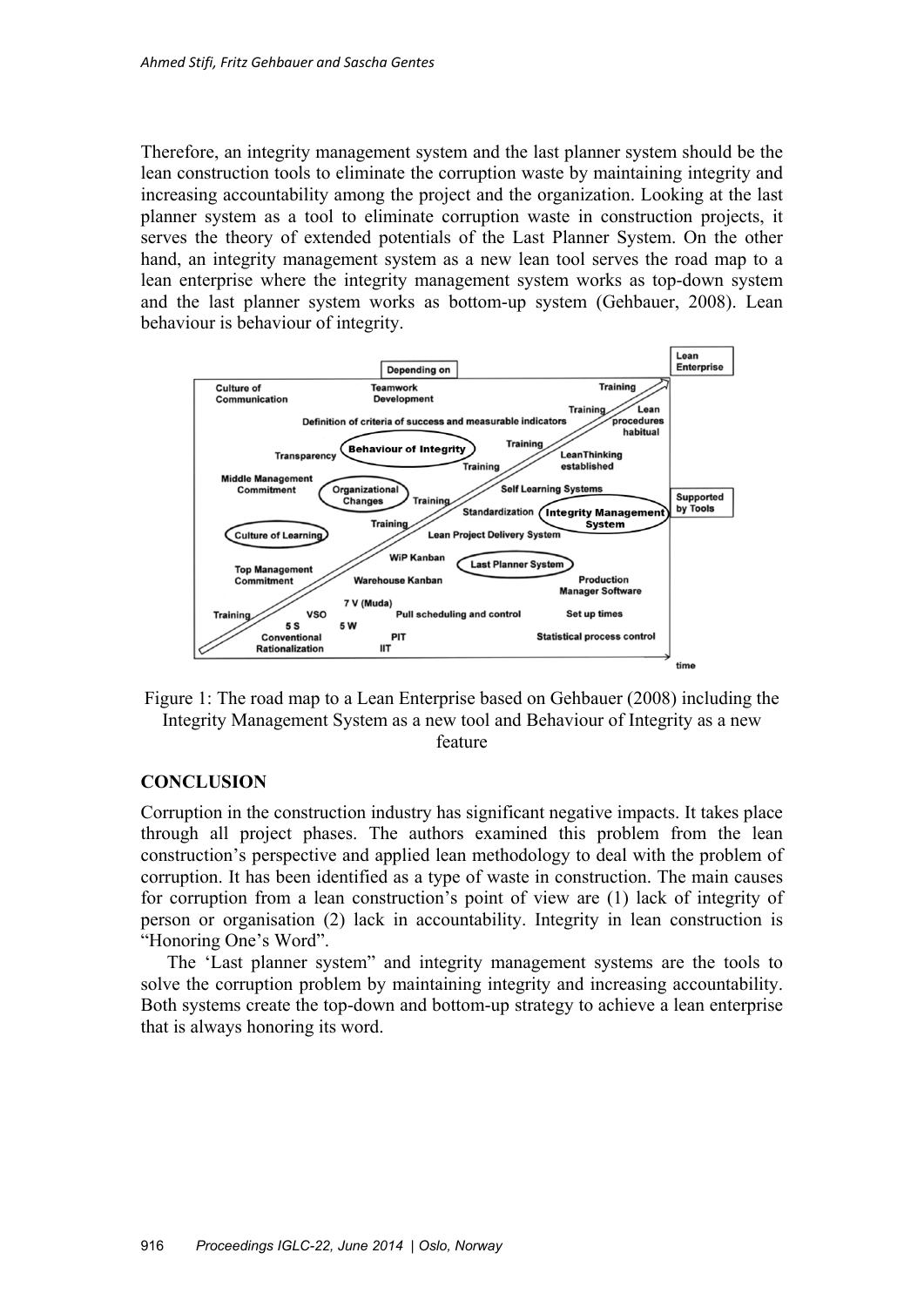## **REFERENCES**

- Biton, N., and Howell, G. (2013). "The journey of lean construction theory: review and reinterpretation." International Group for Lean Construction Conference IGLC 21., Fortaleza, Brazil.
- Consultative Group for the reconstruction and Transformation of Central America. (1999). "The fight Against Corruption: A World Bank Perspective." Central America Country Management Unit., Latin American and the Caribbean Region.
- Cox, D., La Caze, M., and Levin, M.and (2005). "Integrity, the Stanford Encyclopedia of Philosophy." (Fall2005), Stanford Encyclopedia of Philosophy.
- Elliott, K.A. (2008). "Corruption as an International Policy Problem: Overview and Recommendations." Peterson Institute for International Economics, Washington.
- Erhard, W., Jensen, C., and Zaffron, S. (2013). "Integrity: A Positive Model that incorporates the Normative Phenomena of Morality, Ethics, and Legality." Jesse Isidor Straus Professor of Business Administration Emeritus, Harvard Business School, and Landmark Worldwide LLC.
- Fauchier, D., and C. L. Alves, T. (2013). "Last Planner System is the Gateway to Lean Behaviors." International Group for Lean Construction Conference IGLC 21., Fortaleza, Brazil.
- FIDIC International Federation of Consulting Engineers, (2003). "Business Integrity Management." FIDIC Guide to Practice.
- Gehbauer, F. (2008). "Lean Organization: Exploring Extended Potentials of the Last Planner System." International Group for Lean Construction Conference IGLC 16., Manchester, UK.
- Graf Lambsdorff, J. (1999). "Corruption in Empirical Research A Review." Transparency International, Working Paper.
- Kenny, C. (2007). "Construction, Corruption, and Developing Countries." World Bank, Policy Research Working Paper 4271.
- Kenny, C. (2010). "Publishing Construction Contracts and Outcome Details." World Bank, Policy Research Working Paper 5247.
- Klitgaard, R. (1988). "Controlling Corruption." University of California Press, Berkeley and Los Angeles, California.
- Koskela, L., Howell, G., and Tommelein, I. (2002). "The Foundations of Lean Construction." Design and Construction: Building in Value, Oxford.
- Koskela, L., Bølviken, T., and Rooke, J. (2013). "Which are the Wastes of Construction?" International Group for Lean Construction Conference IGLC 21., Fortaleza, Brazil.
- Liker, J. (2004). "The Toyota Way: 14 Management Principles from the World's Greatest Manufacturer." McGraw-Hill.
- McLaughlin, D. (2013). "Corruption in Construction" Accountant Middle East, UAE. (available at http://www.accountancyme.com/uncategorized/corruption-inconstruction/).
- Merriam-Webster, Dictionary and Thesaurus (available http://www.merriamwebster.com/).
- OECD Organization for Economic Cooperation and Development Glossaries, (2008). "A Glossary of international standards in criminal law." OECD publications.
- Sohail, M. and Cavill, S. (2008). "Accountability to Prevent Corruption in Construction Projects." J. Constr. Engrg. and Mgmt., ASCE, New York, NY.